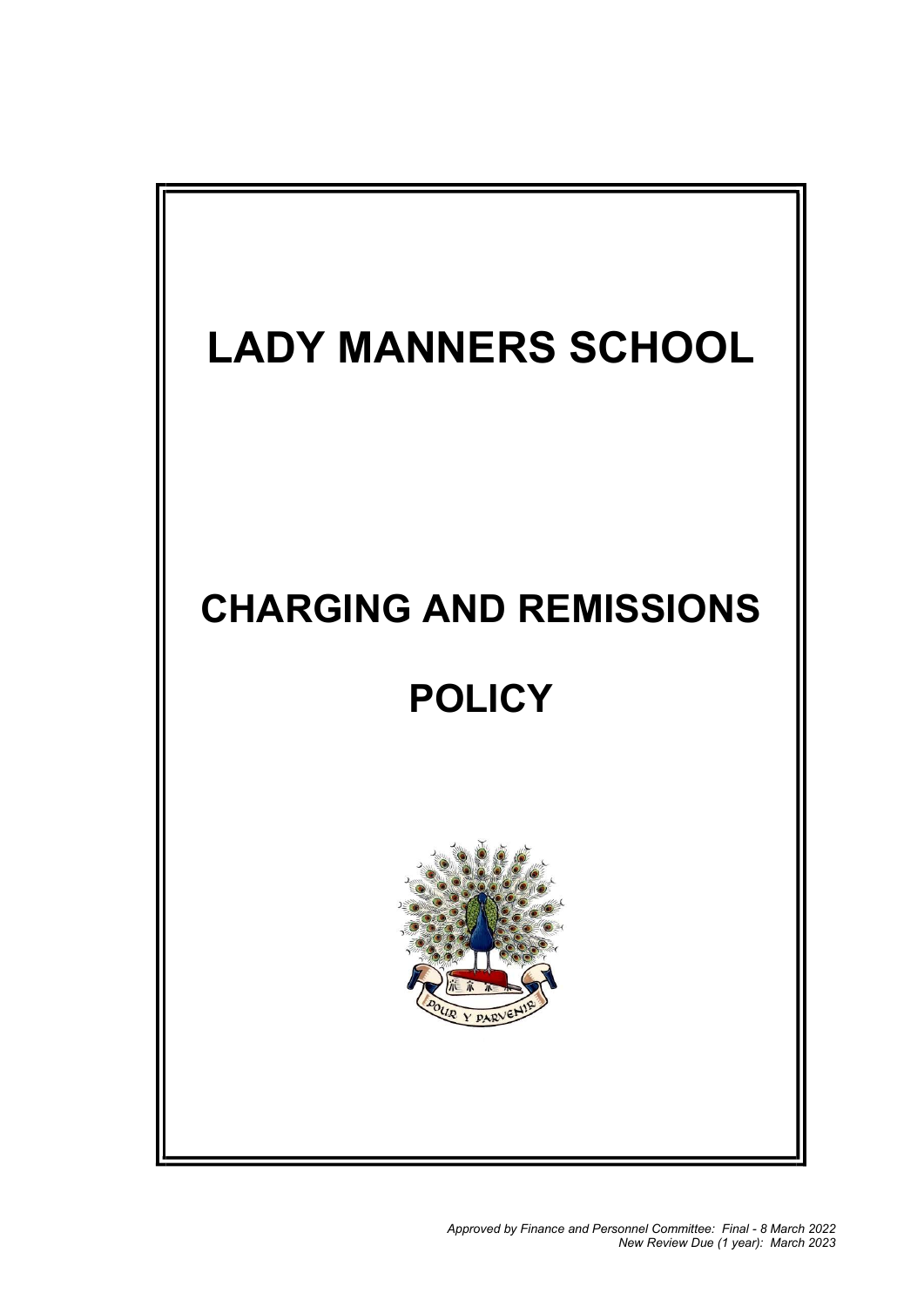### CHARGING AND REMISSIONS POLICY

The Education Reform Act 1996 requires governors to have a policy on charging and remission for activities arranged by the school.

#### SUPPORT AVAILABLE

If a family is facing financial difficulties regarding any of the items listed below it may be possible that the school can offer some financial support. In the first instance this should be discussed with the Business Manager, unless it has been indicated that you should approach a different member of staff (e.g. students in receipt of Sixth Form Bursary, students in receipt of Pupil Premium funding).

The Headteacher, Finance and Personnel Committee or Governing Board may remit in full or part charges in respect to a student if it is felt to be reasonable under the circumstances.

|   | <b>ITEM</b>                                                                                                                                                                                                                                                                 | <b>CHARGING POLICY</b>                                                                                                                                                                          |
|---|-----------------------------------------------------------------------------------------------------------------------------------------------------------------------------------------------------------------------------------------------------------------------------|-------------------------------------------------------------------------------------------------------------------------------------------------------------------------------------------------|
| A | Educational activities <sup>1</sup> within school<br>hours.                                                                                                                                                                                                                 | Payment not necessary for participation but<br>voluntary contributions may be requested.<br>Insufficient contributions may necessitate<br>cancellation.                                         |
| B | Optional activities outside school<br>hours which are not part of the<br>National Curriculum, part of a syllabus<br>for a prescribed public examination, or<br>part of religious education and where<br>more than 50% of the activity is<br>outside of normal school hours) | Parents to meet the full cost.                                                                                                                                                                  |
| C | Residential courses forming an<br>integral part of the school or National<br>Curriculum and mainly within school<br>hours.                                                                                                                                                  | Parents to meet full cost of board and lodgings.<br>Voluntary contributions may be requested to<br>cover transport and other costs. Insufficient<br>contributions may necessitate cancellation. |
| D | Optional individual Music Tuition by<br>Visiting Tutors.                                                                                                                                                                                                                    | Parents to meet costs including hire, music<br>and insurance where appropriate.                                                                                                                 |
| Е | Ingredients/materials for creative<br>subjects.                                                                                                                                                                                                                             | Payment not necessary for participation but<br>voluntary contributions of materials/finance<br>may be requested.                                                                                |
| F | Lost school equipment, books etc.                                                                                                                                                                                                                                           | Parents to meet full cost of replacement.                                                                                                                                                       |
| G | Breakages, vandalism and damage to<br>school buildings, furniture, equipment<br>or property.                                                                                                                                                                                | Parents to meet full costs of repair/<br>replacement if resulting from student<br>behaviour.                                                                                                    |

The table below is a summary of the approach adopted by the school:

-

<sup>1</sup> Educational activities that are part of the national curriculum, part of a syllabus for a prescribed public examination, or part of religious education.